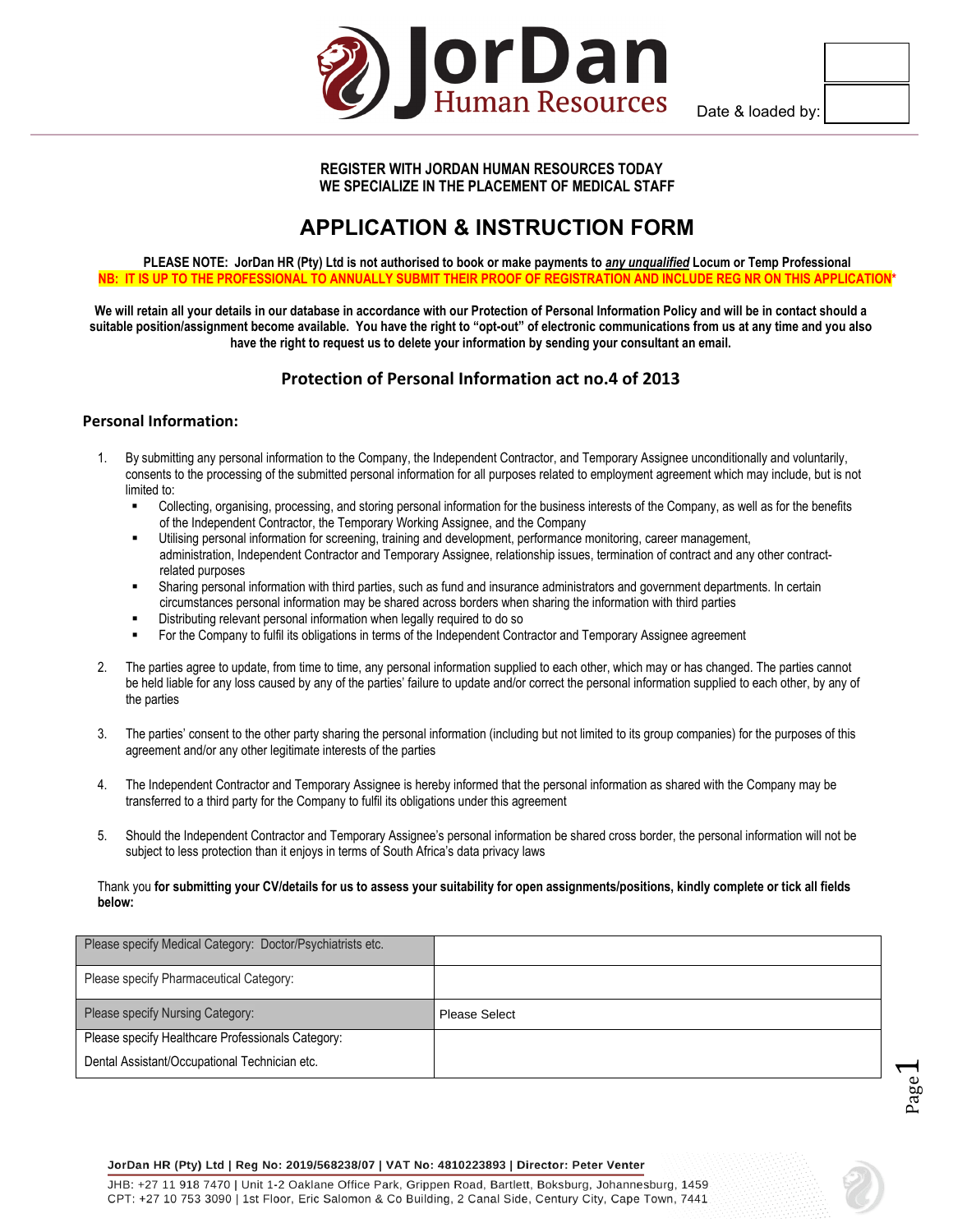

|  | ite & loaded by: I |  |
|--|--------------------|--|

Page

| Title (Mr. / Mrs. / Ms):                                      |                                   |                               |                                  | Married:                                                                                        | Y      |                      | N       |                      |
|---------------------------------------------------------------|-----------------------------------|-------------------------------|----------------------------------|-------------------------------------------------------------------------------------------------|--------|----------------------|---------|----------------------|
| Full Name:                                                    |                                   |                               |                                  | Surname:                                                                                        |        |                      |         |                      |
| Language Proficiency:                                         |                                   |                               |                                  | Level of Proficiency:                                                                           | Verbal |                      | Written |                      |
|                                                               |                                   |                               |                                  | (Fluent/Good/Fair)                                                                              |        | <b>Please Select</b> |         | <b>Please Select</b> |
|                                                               |                                   |                               |                                  |                                                                                                 |        | <b>Please Select</b> |         | <b>Please Select</b> |
|                                                               |                                   |                               |                                  |                                                                                                 |        | <b>Please Select</b> |         | <b>Please Select</b> |
| Driver's License:                                             |                                   |                               |                                  | Own Transport:                                                                                  | Y      |                      | N       |                      |
| Preferred Name:                                               |                                   |                               |                                  | Health:                                                                                         |        |                      |         |                      |
| Cell Number:                                                  |                                   |                               |                                  | Race:                                                                                           | A      |                      | С       | W                    |
| Alternative Number:                                           |                                   |                               |                                  | Gender:                                                                                         | M      |                      | F       |                      |
|                                                               | Health                            |                               |                                  | Highest                                                                                         |        |                      |         |                      |
| Professional Council:                                         | Professions<br>Council<br>(HPCSA) | Pharmacy<br>Council<br>(SAPC) | <b>Nursing Council</b><br>(SANC) | Qualification:<br>(Please provide<br>proof)                                                     |        |                      |         |                      |
| <b>Registration Number:</b>                                   |                                   |                               |                                  |                                                                                                 |        |                      |         |                      |
| Identity Document No /<br>Passport No:                        |                                   |                               | Date of Birth:                   | <b>Income Tax</b><br><b>Number:</b>                                                             |        |                      |         |                      |
| Are you a permanent resident in                               |                                   |                               |                                  | Are you                                                                                         |        |                      |         |                      |
| RSA?<br>Attach work permit if not                             |                                   |                               |                                  | permanently<br>employed?                                                                        | Υ      |                      | N       |                      |
|                                                               |                                   |                               |                                  | If yes, where?                                                                                  |        |                      |         |                      |
| Email Address:<br>Availability?                               |                                   |                               |                                  | If yes, have you                                                                                |        |                      |         |                      |
| Weekdays / Weekends / All?                                    |                                   |                               |                                  | obtained permission<br>to work as a<br>Locum?                                                   | Υ      |                      | N       |                      |
| Computer Packages: Unisolve /<br>Allegra / SAP/ Marconi etc.  |                                   |                               |                                  | If yes, from whom<br>did you obtain<br>permission to work<br>as a Locum?                        |        |                      |         |                      |
| Professional Indemnity Policy<br>Number: (NB: Provide Proof)  |                                   |                               |                                  | Do you give us<br>consent to do<br>registration /<br>criminal / credit and<br>education checks? | Y      |                      | N       |                      |
| Do you give us consent to add<br>you to the JorDan HR Locum / |                                   |                               |                                  | What companies<br>have you done                                                                 |        |                      |         |                      |
| Temporary Assignments group                                   | Υ                                 |                               | N                                | locum/temp work                                                                                 |        |                      |         |                      |
| via e-mail/WhatsApp?                                          |                                   |                               |                                  | for?                                                                                            |        |                      |         |                      |
| Areas that you prefer to work in?                             |                                   |                               |                                  | May we undertake<br>reference checks<br>with your previous<br>employers? If NO,<br>why?         | Y      |                      | N       |                      |
| Name of Referee                                               | Company                           |                               | Telephone Number                 |                                                                                                 |        |                      |         |                      |
|                                                               |                                   |                               |                                  |                                                                                                 |        |                      |         |                      |
|                                                               |                                   |                               |                                  |                                                                                                 |        |                      |         |                      |
|                                                               |                                   |                               |                                  |                                                                                                 |        |                      |         |                      |

#### JorDan HR (Pty) Ltd | Reg No: 2019/568238/07 | VAT No: 4810223893 | Director: Peter Venter

JHB: +27 11 918 7470 | Unit 1-2 Oaklane Office Park, Grippen Road, Bartlett, Boksburg, Johannesburg, 1459 CPT: +27 10 753 3090 | 1st Floor, Eric Salomon & Co Building, 2 Canal Side, Century City, Cape Town, 7441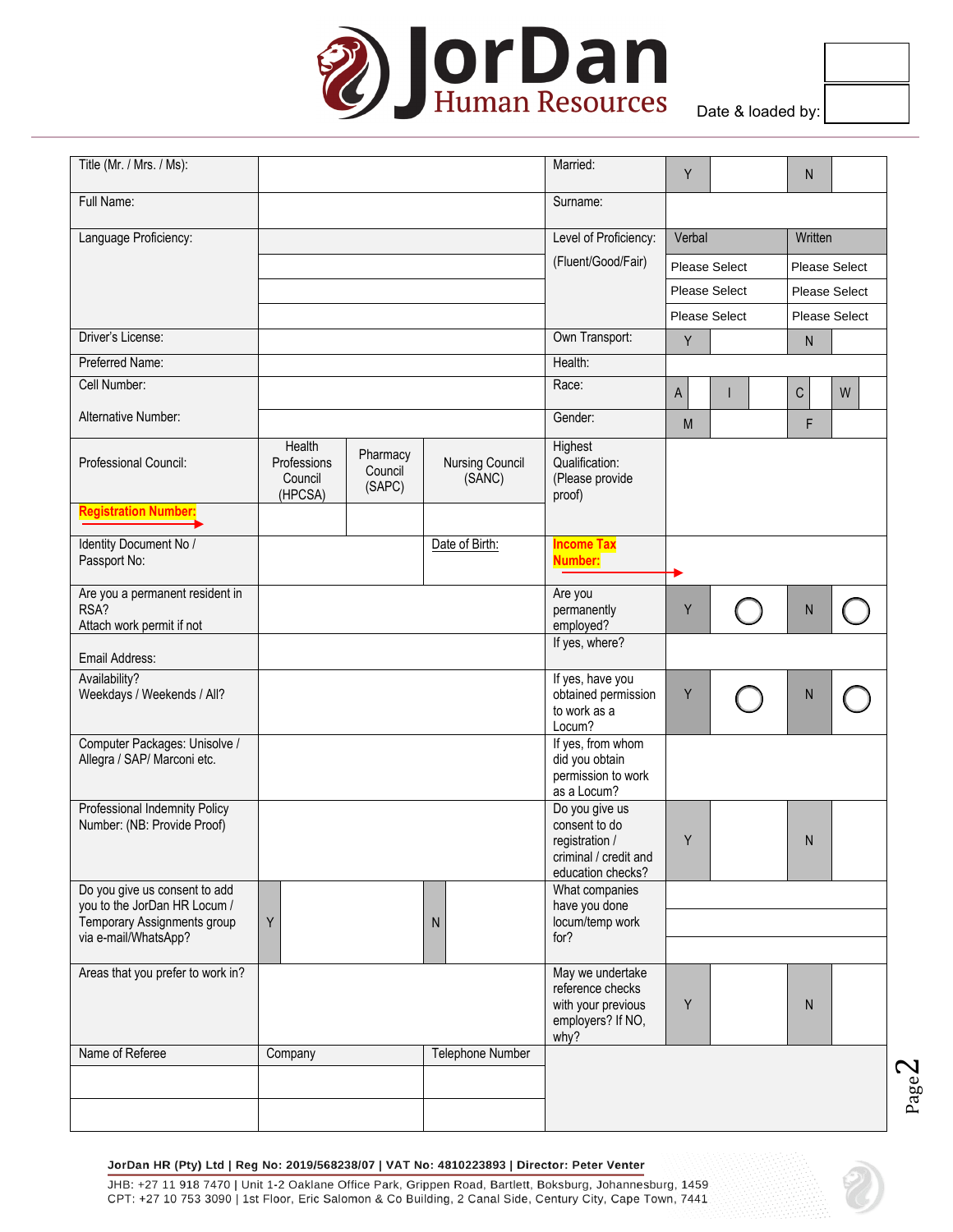

| <b>Physical Address:</b> | House number:           |  |
|--------------------------|-------------------------|--|
|                          | Street Name and Suburb: |  |
|                          | City and Postal Code:   |  |
| Postal Address:          |                         |  |

#### **Banking Details for Payment**

**Should your banking details change please immediately notify JorDan HR of your updated details via electronic mail or facsimile. Please thereafter contact JorDan HR telephonically to ensure that we have received your request to change your banking details.**

| <b>Account Holder</b>               |                |                          |                  |               |           |
|-------------------------------------|----------------|--------------------------|------------------|---------------|-----------|
| <b>Bank</b>                         | $\bigcirc$ FNB | ◯ ABSA                   | O NEDBANK        | STANDARD BANK | C CAPITEC |
| <b>Account Number</b>               |                |                          |                  |               |           |
| <b>Branch</b>                       |                |                          |                  |               |           |
| Branch number                       |                |                          |                  |               |           |
| Account type (savings, cheque etc.) |                | <b>O SAVINGS ACCOUNT</b> | C CHEQUE ACCOUNT |               |           |

When completed, please send this Application form to us together with copies of the following:

- 1. Your CV (Preferably Word format)<br>2. Proof of your registration of your S
- 2. Proof of your registration of your South African Pharmacy Council / South African Nursing Council Registration or HPCSA Registration<br>3. Copy of your highest qualification
- Copy of your highest qualification
- 4. Copy of your Identity Document/Passport;
- 5. Valid Work Permit (if applicable); and

6. Professional Indemnity Cover

#### **Please note that JorDan HR does not accept any Locum or Temporary Assignee over the age of 65 due to the stipulations of our own Professional Indemnity Cover with regards to retirement age.**

Please note further that you are required to inform your JorDan HR consultant immediately should a Client to whom we have introduced you (either through locuming or temping, by sending your CV or via an interview) approach you directly within a 12-month period from introduction, for any position. This is to assist JorDan HR in obtaining any charges owed to them by its Client/s. Should you fail to notify JorDan HR, then JorDan HR shall recover from you any commission that it would have earned because of your employment. Likewise, please note that you are not permitted to approach the Client to whom we have introduced you, within a 12-month period, without our prior consent.

I confirm that I have signed this document out of my own free will having read and understood the contents hereof. I acknowledge that I was given an opportunity to obtain legal advice in respect of the contents hereof. The signing of this document constitutes a legally binding document and will supersede any other documents previously entered. I furthermore **warrant that the above information supplied by me is true and correct, that I have read and agree that I understand and accept the above.**

**THUS, DONE** and **DATED** at \_\_\_\_\_\_\_\_\_\_\_\_\_\_\_\_\_\_\_\_\_\_\_\_\_\_\_\_ on this the \_\_\_\_\_\_\_\_\_\_ day of \_\_\_\_\_\_\_\_\_\_\_\_\_\_\_\_\_\_\_\_\_\_\_\_\_\_\_\_\_\_\_ **20\_\_\_\_**

**Independent Contractor Locum / TES Assignee Signature (Insert name)**

**\_\_\_\_\_\_\_\_\_\_\_\_\_\_\_\_\_\_\_\_\_\_\_\_\_\_\_\_\_\_\_\_\_\_\_\_\_\_\_\_\_\_\_\_\_\_\_\_\_\_\_\_ \_\_\_\_\_\_\_\_\_\_\_\_\_\_\_\_\_\_\_\_\_\_\_\_\_\_\_\_\_\_\_\_\_\_\_\_\_\_\_\_\_\_\_\_\_\_\_\_\_\_\_\_\_\_\_\_\_\_\_\_**



#### JorDan HR (Pty) Ltd | Reg No: 2019/568238/07 | VAT No: 4810223893 | Director: Peter Venter

JHB: +27 11 918 7470 | Unit 1-2 Oaklane Office Park, Grippen Road, Bartlett, Boksburg, Johannesburg, 1459 CPT: +27 10 753 3090 | 1st Floor, Eric Salomon & Co Building, 2 Canal Side, Century City, Cape Town, 7441